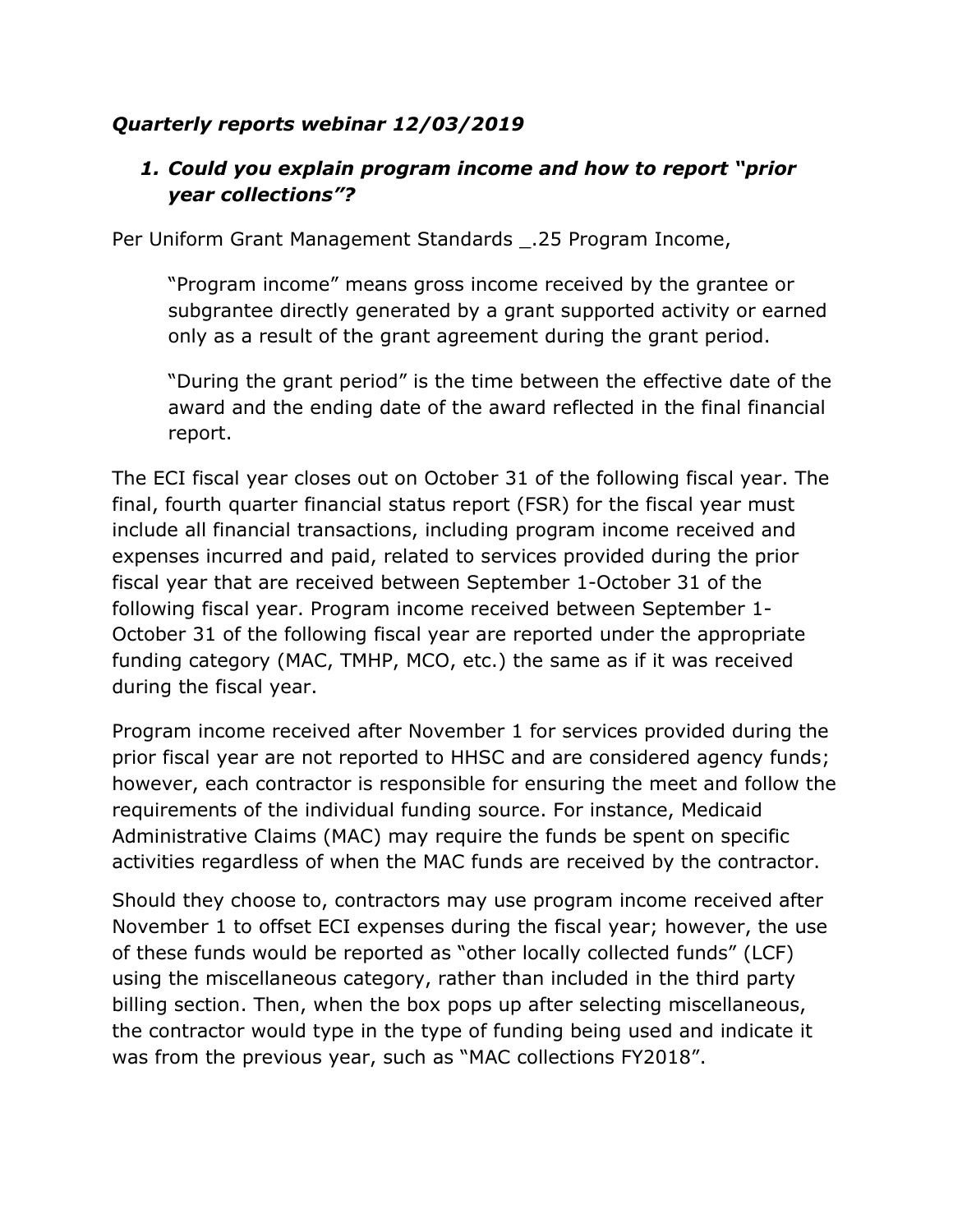## *2. Please explain locally collected funds again. What dates do we use?*

Using FY19 as the example, all locally collected funds received between September 1, 2018- October 31, 2019 for services provided during the reporting period (FY19, September 1, 2018-August 31, 2019) will be listed in the third-party billing section. Funds received for services provided the previous fiscal year (FY19) but received November 1, 2019, or later will be considered agency funds and will be reported under other locally collected funds as miscellaneous with a description of the funding source.

If funds come in during September 1- October 31 for the services provided during the CURRENT fiscal year (in this case FY20), they will still need to be reported for FY20 and not reported on FY19 4<sup>th</sup> quarter report.

## *3. Funding source is done each quarter now instead of at the end of the year?*

Yes

## *4. When listing the LCF on the quarterly, do we hand-key in the monthly amounts or are they auto populated?*

These amounts need to be hand-keyed.

## *5. Can MAC funds be reported on an accrual basis, rather than a cash basis?*

Your agency should determine the accounting basis it uses; however, it should be consistently applied across all programs and funding sources. Regardless of the basis used, it is important to maintain sufficient records and supporting documentation for future monitoring visits and audits.

*6. Can you clarify how to handle the 4th Q MAC claim that spans multiple fiscal years (7/1 - 9/30) - which year is it reported as a claim - the last quarter of the year or the first quarter for the next year?*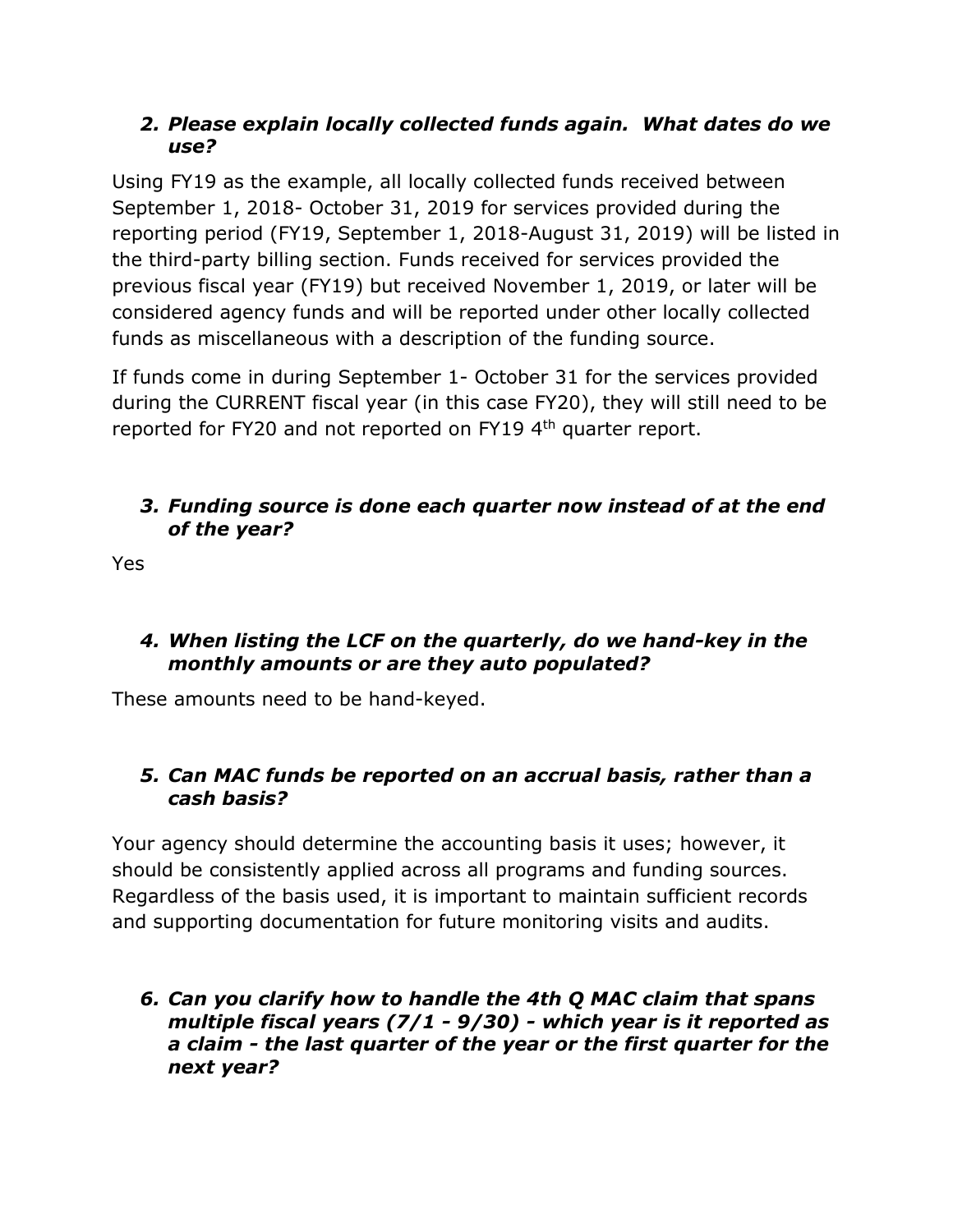4<sup>th</sup> Q MAC claims which come in from 6/1-10/31 for services delivered at the end of the reporting fiscal year would be reported on the last quarter of the year. The only exception would be if funds come in during 9/1-10/31 for services provided during the current fiscal year.

For example, if the following amounts were received between June and October 2019:

June 2019 (for FY19 services): MAC \$1,000 July 2019 (for FY19 services): MAC \$2,000 August 2019 (for FY19 services): MAC \$3,000 September 2019 (for FY19 services): \$4,000 October 2019 (for FY19 services): \$5,000 October 2019 (for FY20 services): \$123

The FY19 fourth quarter FSR would reflect MAC collections totaling \$15,000 (June, July, August, September, and October for FY19 services)

The FY20 first quarter FSR would reflect MAC collections totaling \$123 (October for FY20 services).

# *7. Will a separate 269(a) still be required for the PDG funds? What about for SNAP-ED funding?*

Yes, PDG and SNAP Ed funds will be reported separately from the regular FSR.

#### *8. Should cumulative claims be reported at our gross charge or the expected payment based on our contracted rates with the MCO's and insurance companies?*

Cumulative claims should be reported at your gross charge. Note: If you have not been reporting it this way, please notify us and switch to reporting the gross charge for cumulative claims beginning with your FY20 first quarter FSR.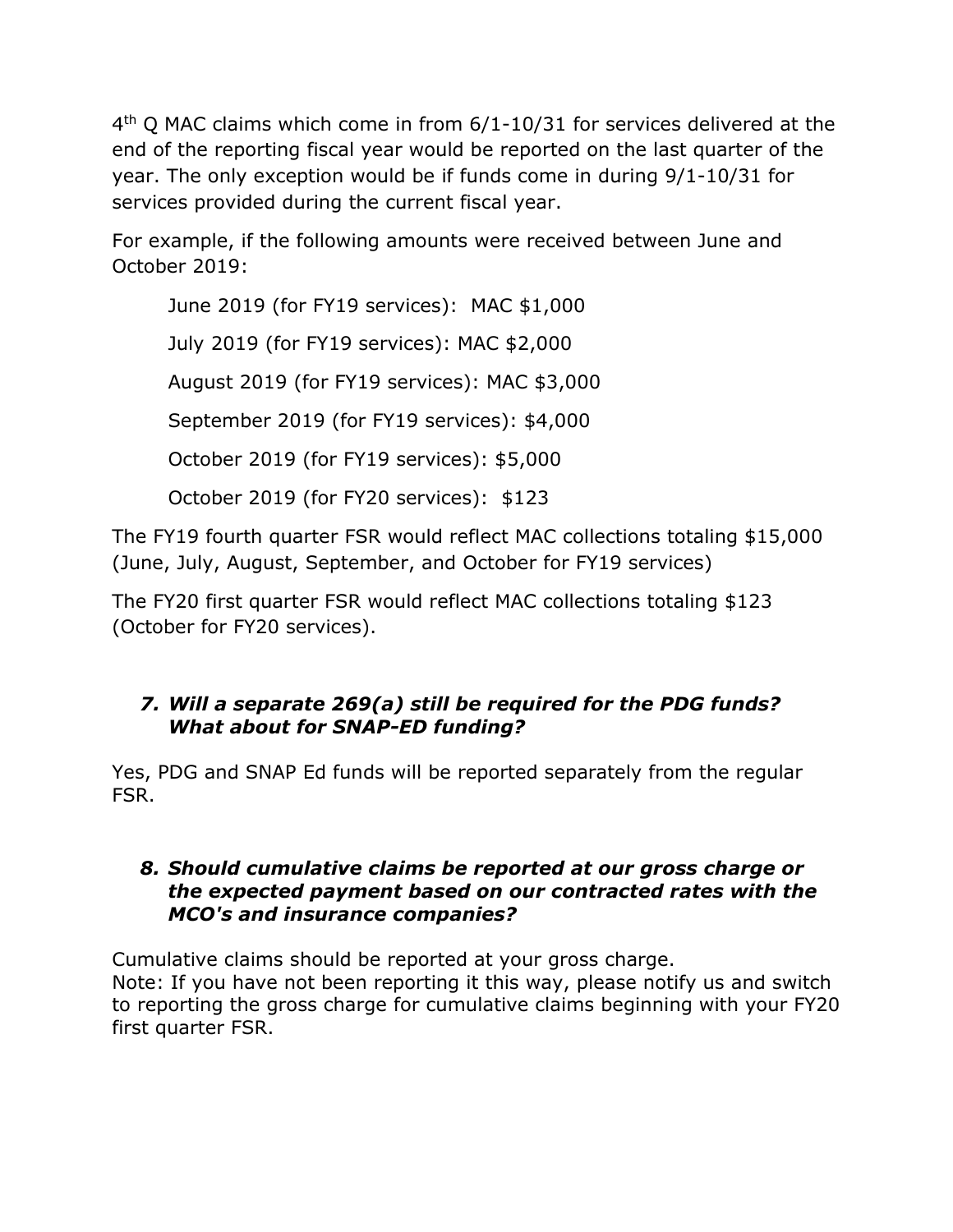#### *9. Will the answers to pending questions be answered before the 1 Q report is due?*

Yes

## *10. Will the funding application consider 2 quarters or a full year? MAC funds typically are received in the new year.*

Funding application will still consider a full year. The reimbursements received after November 1 may still be used in the same way they were used when reporting as prior year collections.

# *11. For 11f-TMHP revenue is a combination of SST and TCM, correct?*

Yes, Texas Medicaid and Healthcare Partnership (TMHP) is a combination of Specialized Skills Training(SST) and Targeted Case Management (TCM).

## *12. How would you label TCM revenue received after 11/1/19? Misc.-Medicaid TMHP? OR TCM?*

To stay consistent, it should be listed as TMHP.

## *13. So, any revenue received after October 31st for services prior to FY 20 have to be reported as miscellaneous? Does that mean TMHP, MAC, etc. must be on separate lines?*

Yes, if a contractor uses prior year collections to supplement their ECI program, each revenue sources should be listed as a separate miscellaneous source. This assists HHSC with tracking actual funding.

#### *14. Just to clarify, any reimbursements received in September and October for FY 19 services were reported on the FY 19 reports, not this new report, correct? This report is only for FY 2020 forward.*

This is correct. Every year, reimbursements received in September and October for services provided the prior fiscal year should be reported on the year end fourth quarter FSR.